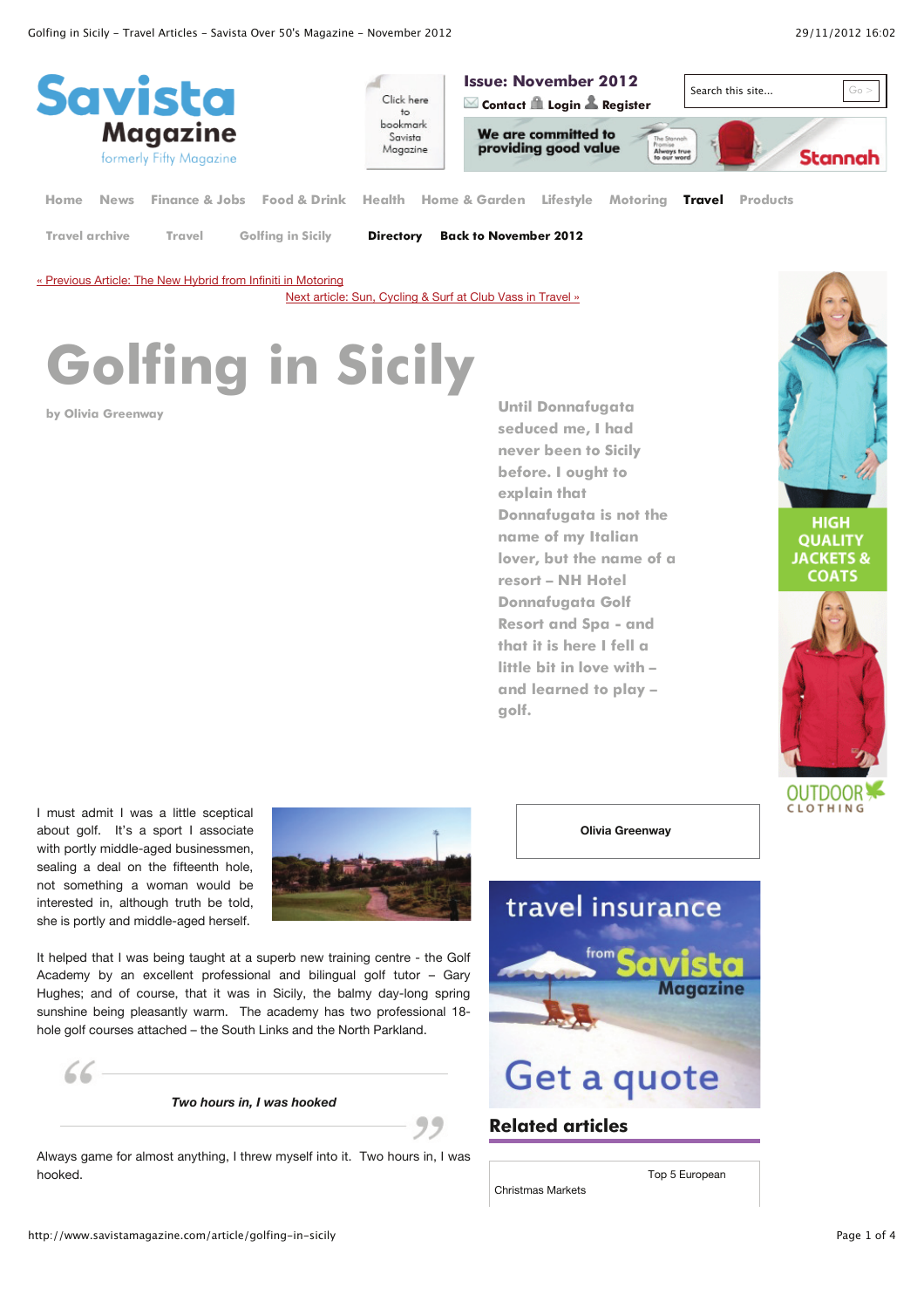

For our first lesson, the twelve of us had to throw a golf ball overhand as far as we could. Of course, our balls didn't go far. This demonstrated to us the importance of using a club. Gary then explained the basic rules of golf and we practised learning to rotate the body. We then learnt how to grip the club, how to swing the body like a pendulum and finally, we were allowed to hit the ball. Of course, I made the classic beginner's mistake of missing completely.

"The ball is very small and the earth is very large. Aim to hit the ground slightly before you hit the ball."

With Gary's advice on board, I began to hit a few balls successfully.

For our second lesson, we were on the training putting green. To stop us making the mistake of moving our wrists instead of the body, we had to put a golf ball in-between our right wrist and the top of the club. Gary suggested we always aim a bit further than the hole as if you hit short, your ball will not go in, but if you hit slightly too far, you might be lucky.



For our third lesson, we practised our swing again and then went to attempt the sand bunker. The secret of this shot is not to hit the ball, but to strike the sand a few inches away from it so the sand blasts it onto the green. We all had a go and suddenly the pristine green looked like a sand play pit for children.

Finally, we had a go at driving. It is very satisfying whacking a small ball quite a long way. For a bit of fun, we were split into teams – three beginners and an experienced player in each - and played four holes, taking it in turns to drive the two electric golf buggies.

Considering none of us had played before, we were surprised at how many of our shots were reasonably accurate, but more to the point, how much we all enjoyed ourselves.



As an added bonus, instead of (or as

well as) the nineteenth hole, there's the spa in which to indulge or one can have a dip in the pool. The spa has an indoor relaxing area, heated pool and Jacuzzi; outside is a larger pool with sunbeds overlooking the golf course.

The complex was built on the grounds of an old manor and consists of several low rise buildings, some modern, some old, including an ancient chapel, sympathetically restored, using trademark colours of terracotta, yellow and cream. As one would expect from a five star resort, the food from the three restaurants is of a high standard. All the rooms have balcony or terrace; the suites have a large sunning area and terrace with uninterrupted views over the golf course.



### **November 2012 in Travel**

- The Isles of Scilly
- A Little Slice of England
- Get Cultured In Cologne
- Indulge in the Lake District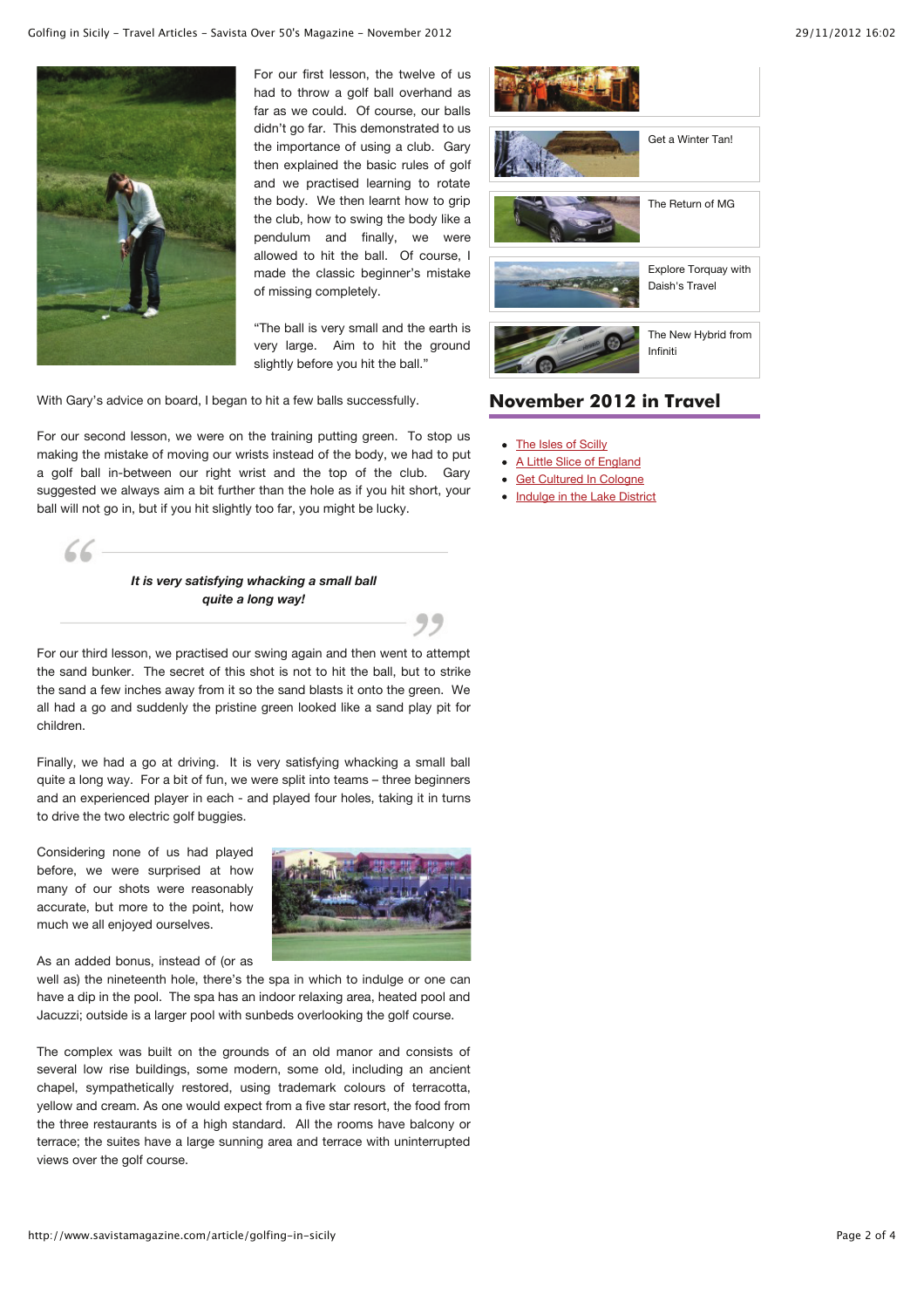*As one would expect from a five star resort, the food from the three restaurants is of a high standard*

You are not likely to suffer from cabin fever here, but if you wish to visit the coast, the hotel offers a free shuttle service to its own private beach, with café and sun deck. The resort is open all year, but I would recommend avoiding the very hot summer months; spring and autumn are perfect.



 $66-$ 

BA flies directly to Catania from Gatwick. Donnafugata is just over an hour's drive away. Golf lessons are arranged to suit, priced from €95 per session. They also have a special taster three-day golf-learning package. It comprises a three night stay in a classic room with breakfast and three course evening meal, two

golf lessons with the resident professional tutor and two sessions in the spa with hydro massage and fitness training in the gym, ideal for before or after your golf. This package costs €660 per person for two sharing a room or €930 for a single. You must quote GOLF BEGINNERS SICILY when you book. The offer is available all year. It's a good way of seeing if you get the golf bug too.

For more information visit the Donnafugata Golf Resort website

« Previous article: The New Hybrid from Infiniti in Motoring

Next article: Sun, Cycling & Surf at Club Vass in Travel »

You are not logged in. Register or login have your comments appear more quickly! Registering is free and easy.

#### **Post a comment**

| To help prevent spam please enter the<br>letters from image below:<br>$\mathbf X$ |
|-----------------------------------------------------------------------------------|
| Post this comment                                                                 |

#### **Comments**

Be the first to commment.

Savista Magazine is a quality online lifestyle magazine for the over 50s. The team at Savista are dedicated to bringing articles and features on lifestyle, hobbies and interests of over 50s life together in one place, that is easy and enjoyable to read. We aim to entertain, not patronise, as we believe that 'over 50' does not